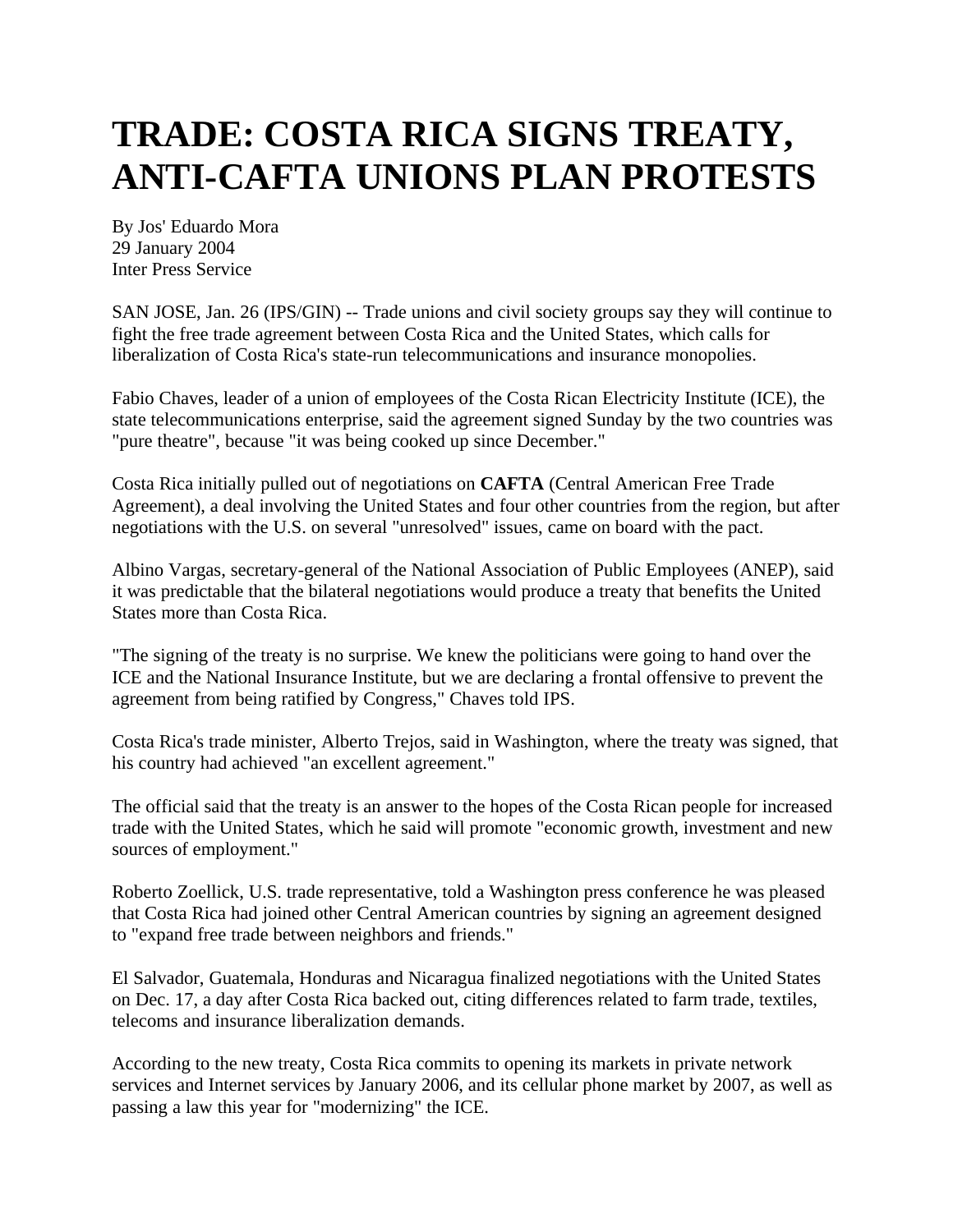For the insurance market, liberalization is to be complete by 2011, but in January 2005, when the treaty is slated to take effect, the purchase of insurance abroad will be legalized.

In 2008, Costa Rica is to allow in companies that offer voluntary insurance, and in 2010 competition will be open for obligatory types of insurance.

Representatives of the ICE employees' union, ANEP and other groups have already sat down to define immediate actions of protest at the treaty.

The activists say that, under the circumstances, "the next scenario of confrontation will be the streets," as occurred in April 1999 when thousands of Costa Ricans came out in protest against nearly the same thing: the liberalization of the telecoms market in ICE's hands, promoted by then-president Miguel Angel Rodr¡guez (1998-2002).

The Rodr; guez administration withdrew the bill from Congress, where it had already been approved in the first instance.

"The opening of telecommunications is immediate, which is an offence against national interests. In Europe, for example, liberalization was agreed, but with a timeline of 12 years. The market is being opened due to pressures from the Costa Rican political right," said Chaves.

Liberalizing the telecoms market would only benefit the big transnational companies in Latin America, to the detriment of consumers, he said.

"Big interests bring big risks, which is why those of us opposed to the free trade treaty are ready to convene a nationwide sit-down strike to prevent the agreement from being ratified," said the unionist.

Protest is inevitable, given the negative impacts that the treaty with Washington will bring, said ANEP leader Vargas.

He said that the purchase of generic medications by the Costa Rican social security agency will be banned in five to 10 years as a result of the agreement and will put the government institution in jeopardy.

"The intellectual property issue worries us, because in limiting access to medications, it will have a very strong social impact," said the public employees' union leader.

Says Rodrigo Carazo, former president of Costa Rica (1978-1982) and current head of the Comit' de Defensa de la Institucionalidad, the treaty is a "mystery and a threat", because as yet the terms of the negotiations have not been made public.

Minister Trejos said Monday that the text of the treaty would be available for the review of the Costa Rican people beginning next week.